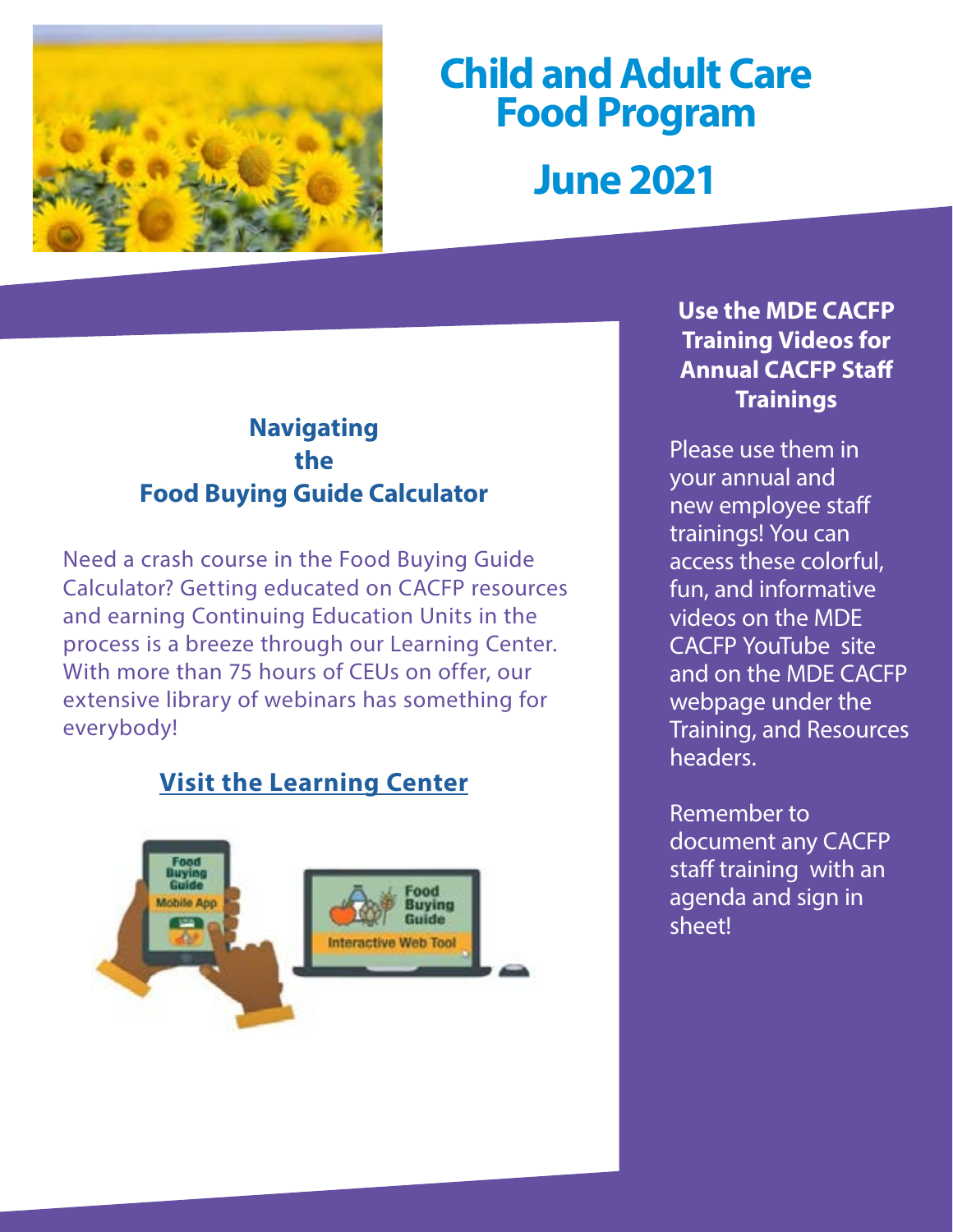## **Brighton CACFP Meal Pattern Trainings**

Free on-line trainings are now available.

**Brighton Training** Website link:

[www.](http://www.misponsortraining.com) [misponsortraining.com](http://www.misponsortraining.com)

#### **New Sponsor Training 2021**

(Course name: Michigan 120) is now live. This training is for new Sponsors and/ or Sponsors with new staff. It includes Civil Rights.

#### **Annual Sponsor Training**

(Course Name: Michigan 110) is for returning CACFP sponsors and also included Civil Rights.

[\(Help Document Attached\)](https://www.michigan.gov/documents/mde/CACFP_Quick_Start_Guide_misponsortraining_692773_7.pdf)

Both provide key training for new and returning staff.

A link to the training site is also located on the CACFP web page under the training button.



## **Snack Attack**



**Here are some #CACFPCreditable snacks for you to try out when you plan your next grocery trip:**

**WGR pita with tomato slice and Swiss cheese Sliced pears and cottage cheese String cheese and tangerine WGR tortilla chips and salsa Cauliflower pasta and milk**

**[Find More Snack Suggestions on the Creditable Foods Blog](https://www.cacfp.org/recipes-menus/creditable-foods-blog/)**

## **NexSys is Coming!**

**NexSys - Next Generation Grant, Application and Cash Management**



#### **Linking MILogin and MEIS**

We want to remind everyone about the messages coming through MEGS+ requesting users to create a MILogin for Third Party account and link that account to their current MEIS account. This is a requirement and the first step in the transition to our new system, NexSys. If you haven't done this already, please do so as soon as possible. Instructions on how to complete this are available. By getting this step done now, it will save time and added stress when users are finally required to access and work in NexSys.

For further information on NexSys users can reference the NexSys website: [Michigan.gov/MDE-NexSys.](https://www.michigan.gov/mde/0,4615,7-140-5236_103242---,00.html) Questions and concerns can also be directed to MDE-NexSys-Applications@ Michigan.gov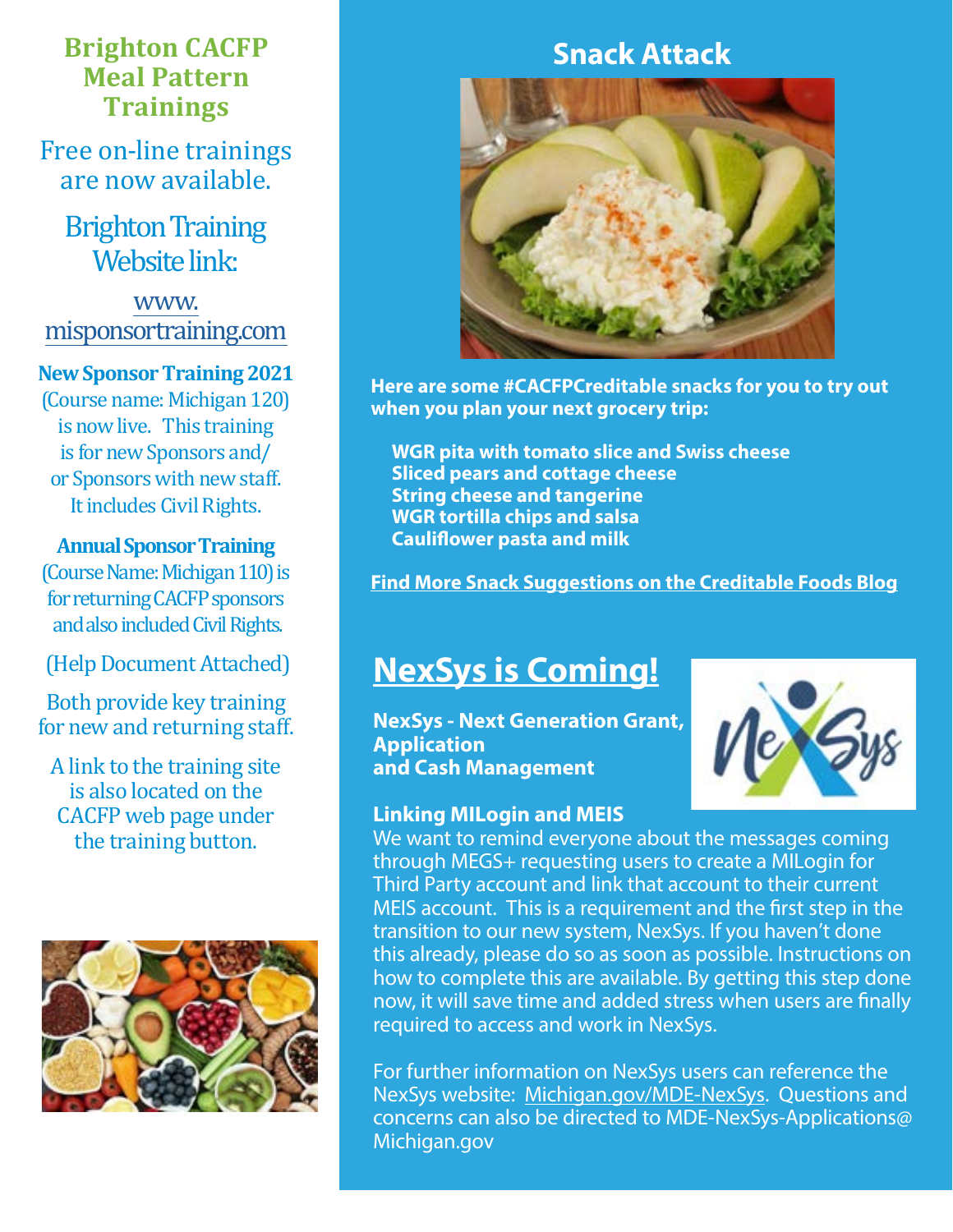## **[CACFP Handbooks](https://www.fns.usda.gov/cacfp/cacfp-handbooks)**

These great resources make the regulations easy to [understand and are great go to resources to have electronically](https://fns-prod.azureedge.net/sites/default/files/resource-files/FiestaMexicanLasagnaCACFPCenterRecipe.pdf)  bookmarked and/or printed out.

[CACFP Crediting Handbook](https://www.fns.usda.gov/tn/crediting-handbook-child-and-adult-care-food-program)

[Feeding Infants](https://www.fns.usda.gov/tn/feeding-infants-child-and-adult-care-food-program)

[Mealtimes with Toddlers](http://www.fns.usda.gov/tn/mealtimes-toddlers-cacfp)

## **Help Documents Now Available!**

### **MDE has recently been making updates to our [website.](https://gcc02.safelinks.protection.outlook.com/?url=https%3A%2F%2Fwww.michigan.gov%2Fmde%2F0%2C4615%2C7-140-66254_50144-550987--%2C00.html&data=04%7C01%7CGalbaviT%40michigan.gov%7C8664cd74ade446971ff708d91158f550%7Cd5fb7087377742ad966a892ef47225d1%7C0%7C1%7C637559896058896509%7CUnknown%7CTWFpbGZsb3d8eyJWIjoiMC4wLjAwMDAiLCJQIjoiV2luMzIiLCJBTiI6Ik1haWwiLCJXVCI6Mn0%3D%7C1000&sdata=l0Zd1lcCBXdQFzh7oQq8%2BR%2FpiwbdFvtHPROf3IA1kXI%3D&reserved=0) You can now find help on how to navigate the following:**

- **• Educational Entity Master (EEM)**
- **• Grand Electronic Monitoring System/Michigan Administrative Review System (GEMS/MARS)**
- **• MDE Nutrition Gateway**
- **• Michigan Child Nutrition Training Calendar**
- **• Michigan Educational Information System (MEIS)**
- **• Michigan Electronic Grant Systems Plus (MEGS+)**
- **• Michigan Nutrition Data System (MIND)**

**You can also find step by step directions on how to link your MILOGIN and MEIS account. As a reminder, if you do not complete this, you will be locked out of the system.**